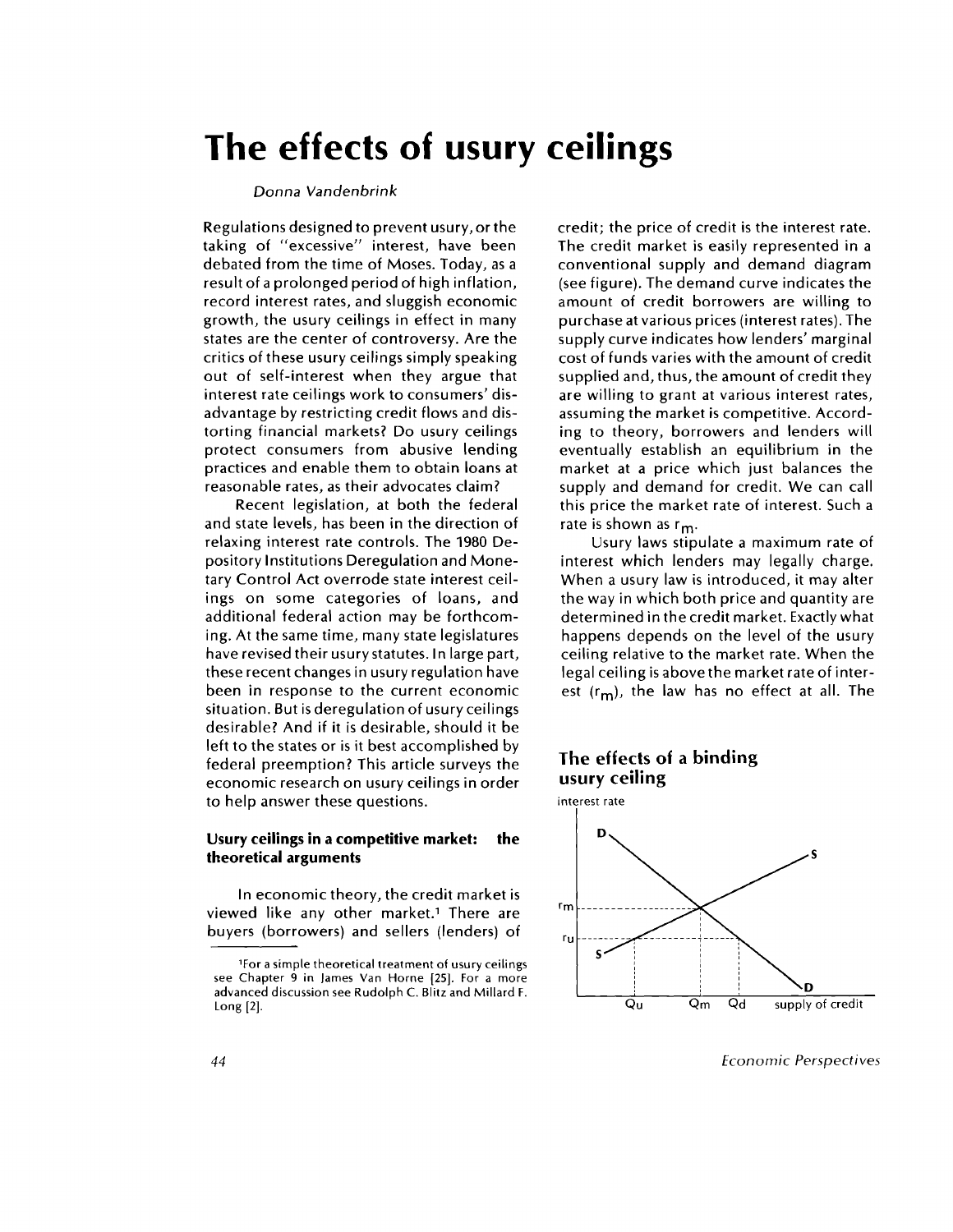market forces of supply and demand are unconstrained by the usury ceiling, and the equilibrium price and quantity of credit are unchanged. However, when the legal ceiling is below  $r_m$ , the regulation does affect the market outcome. Such a usury ceiling, like the rate  $r_{11}$  in the figure, is said to be binding or effective.<sup>2</sup> A binding ceiling obviously alters the price of credit—the ceiling rate becomes the rate of interest charged. Therefore, if the market rate r<sub>m</sub> were considered too high, a usury ceiling of r<sub>u</sub> would lower the rate of interest for those borrowers who were able to obtain credit.

However, establishing a lower-thanmarket interest rate by means of a usury ceiling will also bring about a decrease in the quantity of credit supplied. Given lenders' costs (as reflected in the supply curve shown in the figure), the most credit which they will provide when the interest rate is held down to  $r_u$  is  $Q_u$ . Therefore, the binding usury ceiling will lead to a reduction from  $Q_m$  to  $Q_u$  in the amount of credit supplied. Furthermore, in contrast to the situation in the unregulated market, this amount of credit will not satisfy all those who are willing to borrow at the ceiling price. The usury ceiling creates a situation of excess demand with borrowers seeking an amount of credit,  $Q_d$ , that exceeds the amount supplied by lenders,  $Q_{11}$ . Borrowers are prevented by the ceiling from bidding to obtain more credit and lenders will not provide any more credit at the legal maximum interest rate. Thus, at the legal ceiling price the reduced amount of credit must be rationed among borrowers by some means other than price.

The important implication of this straightforward supply-demand analysis is that usury laws can succeed in holding interest rates below their market levels only at the expense of reducing the supply of credit to borrowers.

### **The effect of usury ceilings on the quantity of credit supplied: the evidence**

Potential borrowers would surely find it less than desirable if binding interest rate ceilings did have the predicted effect on the supply of credit. In order to test this predicted relationship and to measure its importance, investigators have examined a number of different credit markets.

Because commercial loans are usually exempt from state usury ceilings, there have not been many studies of the effects of usury ceilings on commercial lending. In one of the few such studies, Robert Keleher of the Federal Reserve Bank of Atlanta [9] determined that banks in Tennessee extended fewer commercial loans the further market interest rates rose above the state's 10 percent usury ceiling. <sup>3</sup>

More widely studied has been the mortgage market, where binding usury ceilings also have been found to have very restrictive effects on credit supplies. The Federal Reserve Bank of Minneapolis [3, 20] analyzed Minnesota's experience with an 8 percent usury ceiling on conventional home mortgages. In this case, the usury ceiling had a significant impact on the composition of mortgage credit even though the total volume of mortgage lending apparently was unaffected. The Minneapolis study found that when market rates climbed to between 9 and 10 percent in 1973-74, home financing in Minnesota shifted substantially from conventional mortgages that were subject to the ceiling to FHA or VA loans that were exempt from the ceiling. About 40 percent of all new mortgage loans issued in the state in late 1974 were FHA-insured, almost double the usual share, and conventional mortgages were virtually unavailable in the Twin Cities.

More formal analyses of the effect of

<sup>2</sup>What has happened in many states over the last decade is that for various economic reasons market interest rates have risen above what were initially nonbinding statutory ceilings. While the ceilings always existed, only recently have they begun to impinge on the market.

<sup>&</sup>lt;sup>3</sup>The exceptions were loans to nondurable and durable manufacturing and loans to service industries. Keleher speculates that these loans were not adversely affected by the ceiling because of previous commitments, strong customer relationships, and nonprice rationing.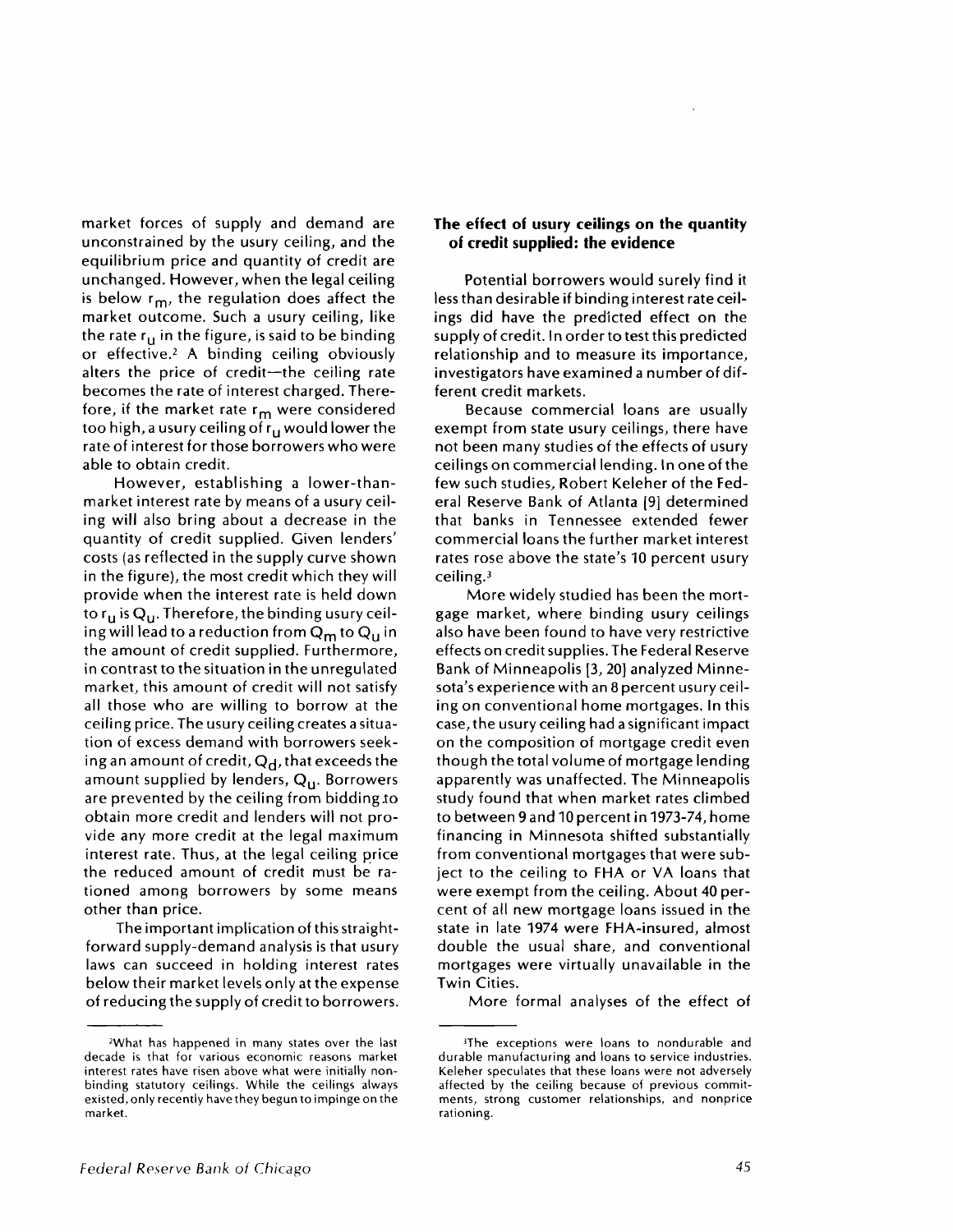usury ceilings on the supply of mortgage credit were carried out by James Ostas [16], Philip Robins [19], and James McNulty [12]. Ostas and Robins approached the issue indirectly, looking at the impact of ceilings on home building rather than on mortgage lending. Ostas estimated that the number of authorized housing permits fell by 11 to 19 percent for every one percentage point that the market rate was above the usury ceiling. Robins found that for each percentage point by which market rates exceeded usury limits, single-family housing construction was reduced by 16 percent. Looking directly at mortgage lending, McNulty found that usury ceilings have an impact on the supply of credit even before the average market rate hits the ceiling. He estimated that as the average market rate rose from a point below, but still close to the ceiling, mortgage lending was lowered 7.5 to 12.5 percent for each 1 percentage point rise in the market rate relative to the ceiling. <sup>4</sup>

Usury ceilings appear to have some adverse effect on the supply of consumer credit as well. In a technical study for the National Commission on Consumer Finance (NCCF), Robert Shay [21] found that state usury ceilings had a small but statistically significant negative effect on the number of consumer loans extended. Each 1 percentage point decrease in the usury ceiling on small loans was associated with 18 fewer loans per 10,000 families.<sup>5</sup> In addition, Shay found that lower rate ceilings were associated with fewer new auto loans. However, he found no significant effect on the supply of credit to purchase other consumer goods (mobile homes, boats, aircraft, and recreational vehicles).

The Credit Research Center (CRC) at Purdue University has conducted several studies of usury ceilings and consumer credit. In one such study, Johnson and Sullivan [8] found that a 1977 change in Massachusetts law which lowered the usury ceiling on small loans was an important factor in the 12.5 percent drop in the amount of such loans outstanding in that state between 1975 and 1979.

In another study for the CRC, Richard Peterson [17] compared urban consumer credit markets in Arkansas, which had a 10 percent comprehensive usury ceiling, with similar credit markets in Illinois, Wisconsin, and Louisiana, which had less restrictive ceilings. Although he found that residents of Arkansas obtained as much (or more) credit overall as consumers in the other states studied, he also found that consumers in Arkansas obtained significantly less *cash* credit and more point-of-sale credit (retail credit and credit cards) than their counterparts in the states with less restrictive ceilings. Here, as in the Minnesota mortgage market, the usury ceiling apparently did not reduce the total supply of credit, but it did cause consumers to substitute one type of credit for another and, importantly, the change in the mix of credit favored lenders rather than consumers. Merchants and dealers who issue pointof-sale credit can compensate for the reduced profitability of their credit operations by raising prices on the goods they sell.

### **Noninterest credit conditions: usury ceilings and credit rationing**

Altogether, the empirical research on the effects of usury ceilings largely substantiates the argument that binding usury ceilings lead to a reduction in the amount of credit provided by lenders. But credit transactions involve a number of terms other than the interest rate. Usury ceilings determine the price that lenders can charge, but they do not constrain the other conditions that lenders may choose to offer. Faced with a bind usury ceiling, lenders may be expected alter these noninterest conditions in order

<sup>&#</sup>x27;Despite finding this impact on the number of loans extended, McNulty did not find that Georgia's ceiling had a significant impact on housing construction. McNulty believed this was because Georgia's ceiling was only moderately, and briefly, restrictive during the period under study.

<sup>&</sup>lt;sup>5</sup>Shay also found a positive but insignificant relationship between the dollar volume of loan extensions and usury ceilings. If the average size of each loan were to rise while the number of loans fell, the usury ceiling might not affect the total dollar volume of loans extended.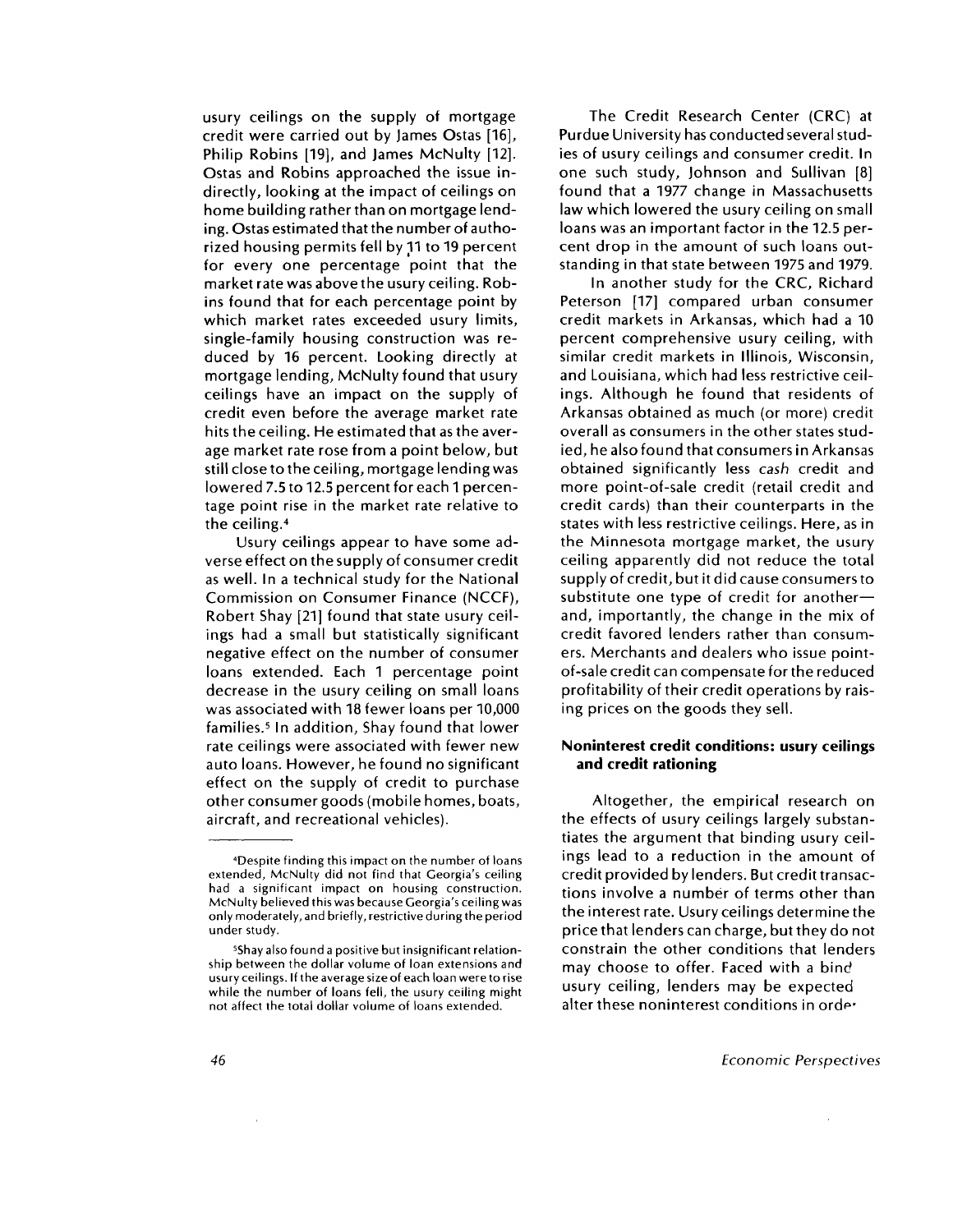achieve a higher effective return on the smaller amount of credit they will offer. For example, by such means as strengthening loan terms, adjusting borrower-screening criteria, or increasing noninterest fees and charges, lenders may be able to skirt the impact of usury ceilings on their overall profitability. It is important to consider how these strategies affect the borrowing public.

As pointed out above, under binding usury ceilings borrowers demand more credit than lenders are willing to provide. This requires lenders to rely on nonprice means to allocate credit among potential borrowers. Many of the strategies lenders are likely to follow in this situation can be expected to concentrate the impact of usury ceilings on certain borrowers. For example, making loan terms more stringent reallocates credit away from those who are unable to afford larger down payments or the larger monthly payments necessitated by shorter maturities and higher minimum loan size. Determining credit-worthiness according to individual borrower characteristics rations credit away from high-risk consumers who might be willing to pay higher-than-ceiling rates. Finally, adding noninterest charges eliminates from the market those for whom these extra costs are too great.

By encouraging these lending practices, usury ceilings may fail to give consumers the protection and benefits which they were intended to provide. For example, usury laws may work against the goal of ensuring that credit is available to small, inexperienced borrowers. When lenders ration credit by some means other than price, small borrowers, low-income borrowers, and high-risk borrowers are likely to find it more difficult to obtain credit. Prime borrowers, on the other hand, may obtain even more credit than they would have at normal market interest rates. Furthermore, when lenders institute noninterest charges to compensate for interest rate ceilings, they effectively raise the cost of credit for the successful borrower. This means that, while a ceiling may reduce the explicit price of credit (the interest rate), it may not result in lower overall costs of borrowing even for those able to obtain loans. The noninterest charges also make it more complicated for customers to comprehend the total cost of borrowing and make it more difficult to make well-informed credit decisions.

These lending practices and their undesirable consequences may exist in the absence of interest rate ceilings. However, some empirical studies have found that the extent to which these devices are used is influenced by the restrictiveness of usury laws. Several studies have established that loan terms do become less favorable to borrowers when usury ceilings become more restrictive. For example, the Minneapolis Federal Reserve Bank [3, 20] found that during one period when Minnesota's ceiling on mortgage loans was binding, the average maturity of conventional mortgages in the Minneapolis-St. Paul SMSA fell significantly. The same study found that required down payments increased much more sharply in the Twin Cities compared with SMSAs not subject to binding usury ceilings. Similarly, according to the New York State Banking Department [10], down payment requirements increased and maximum maturities decreased during the 1974 credit crunch when market interest rates rose above New York's 8.5 percent ceiling on mortgage loans.

Phaup and Hinton [18] actually measured the magnitudes of the changes in noninterest mortgage terms due to New York's usury ceiling. Using data on new mortgage lending for single-family dwellings in Schenectady, New York for 1961 through 1976, they estimated that for each 1 percentage point the market rate rose above the usury ceiling, there was a 4 percent shortening of mortgage maturities and an 8 percent decline in loan-to-value ratios.<sup>6</sup>

Peterson's study [17] indicated that usury ceilings have similar impacts on noninterest loan terms in the consumer credit market.

<sup>6</sup> Ostas also found mortgage down payments were larger and maturities shorter, the more binding the usury ceiling. The maturity effect, however, was not statistically significant.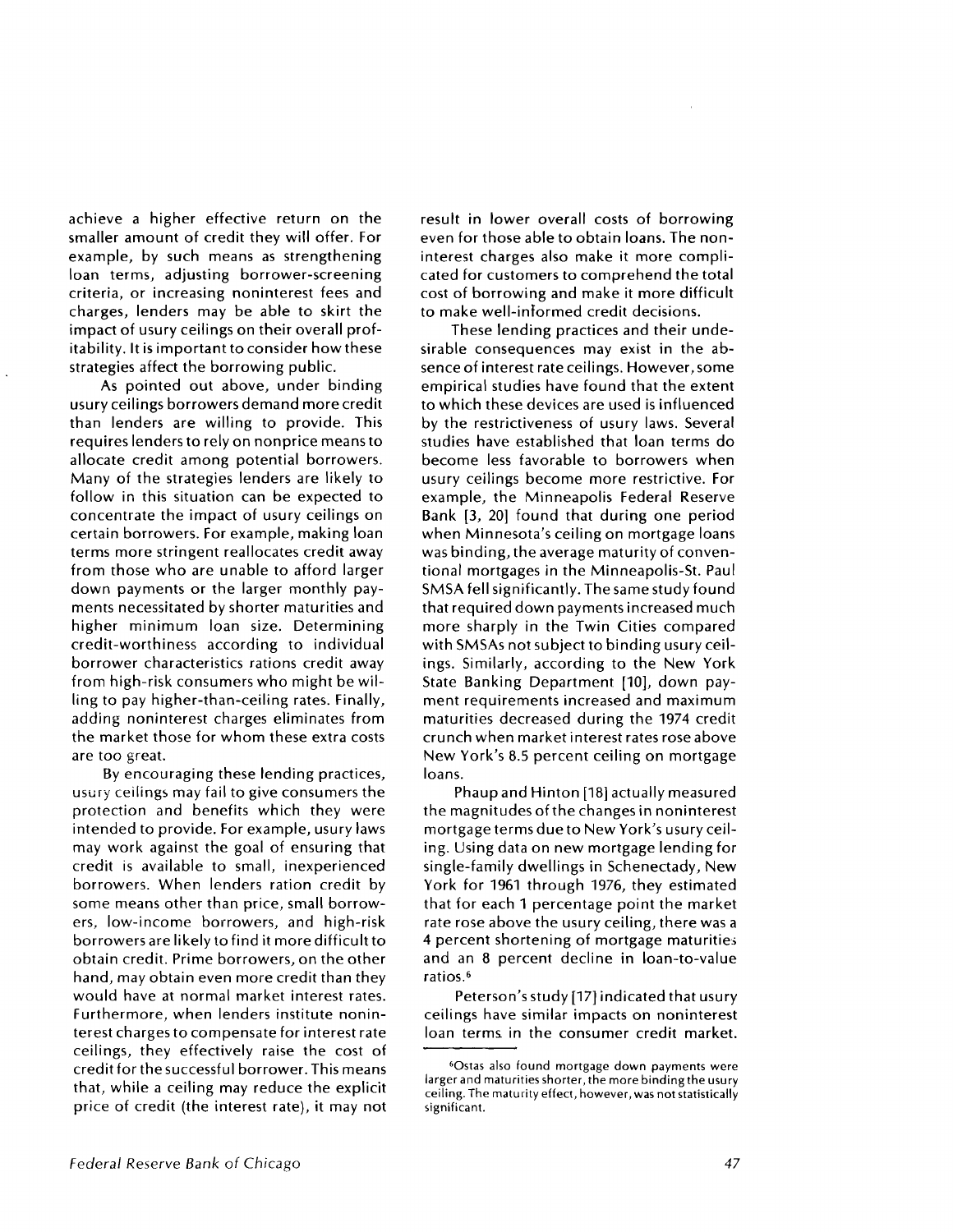This study found that maturities of auto loans in Arkansas were shorter than in states with less restrictive usury laws. In addition, the average minimum size for personal loans at commercial banks and credit unions was 2.5 times larger in Arkansas than in other states covered by the study. Peterson found that Arkansas lenders charged higher fees for mortgage credit investigations and appraisal than did lenders in other states with less restrictive interest rate ceilings. Arkansas residents also paid higher charges for checking accounts and overdrafts. (Moreover, retailers faced bigger discounts and less desirable terms when selling their retail credit contracts to other creditors.)

Empirical research has also tended to confirm the expectation that the burden of usury ceilings falls unevenly on the borrowing public. The availability of credit to certain groups of borrowers appears to depend on the restrictiveness of usury ceilings. Peterson, for example, found that cash credit was significantly less available to low-income and highrisk borrowers when usury ceilings were more restrictive. The lowest income group and the three highest risk groups of consumers in Arkansas obtained a larger proportion of their credit from point-of-sale sources than in other states in the study with more liberal interest rate ceilings. In their study of the Schenectady, New York mortgage market, Phaup and Hinton [18] found that lower income areas felt the impact of usury regulations on mortgage lending activity more than other areas. They found that mortgage activity in census tracts of the lowest economic stratum was more sensitive to the usury ceiling and to noninterest credit terms than mortgage lending in tracts characterized by higher economic status. Johnson and Sullivan [8] found that Massachusetts' lowered ceiling had a greater impact on the availability of small regulated loans than of large ones, particularly at small, local finance companies. They concluded that less prosperous consumers who needed and could afford only small loans "were progressively excised from this portion of the legal cash loan market" (p. 14).

The survey data collected by the National Commission on Consumer Finance (NCCF) have been used in several studies of the impact of usury ceilings on consumer credit markets. Greer's [7] analysis showed that differences in finance company rejection rates were closely related to differences in state usury ceilings. The lower were rate ceilings, the higher was the rate of rejection for personal loan applicants. Greer concluded from this study that, with higher allowable interest rates, lenders are more willing to accept risky borrowers and, consequently, binding ceilings make it more difficult for riskier borrowers to obtain credit. Finally, using the same NCCF data, Shay [21] found additional evidence that high-risk borrowers are most affected by usury ceilings. Generally, higherrisk borrowers obtain credit through auto dealers and finance companies rather than banks. The fact that the higher rate ceilings specifically applicable to auto dealers and finance companies were found to be responsible for curtailed credit in the new auto and personal loan markets led Shay to conclude that the burden of the ceilings falls largely on those whose credit standing is weakest.

The broad conclusion that emerges from these empirical studies is that usury ceilings create a climate in which lenders are able to pursue practices unfavorable to some or all borrowers. On balance, usury ceilings appear to be a type of regulation whose benefits to borrowers are extremely questionable. The primary benefit is a lower-than-market interest rate. But, depending on lenders' actions, borrowers may end up facing higher noninterest credit charges and less favorable terms as a result of usury ceilings. Moreover, attached to the lower-interest benefit of usury ceilings is a direct cost to the borrowing public in the form of a reduced supply of credit. Furthermore, it is likely that the cost of restricted credit availability falls disproportionately on high-risk, low-income borrowers those whom usury ceilings are usually designed to protect.

Thus far, usury ceilings have been discussed in terms of their effect on individual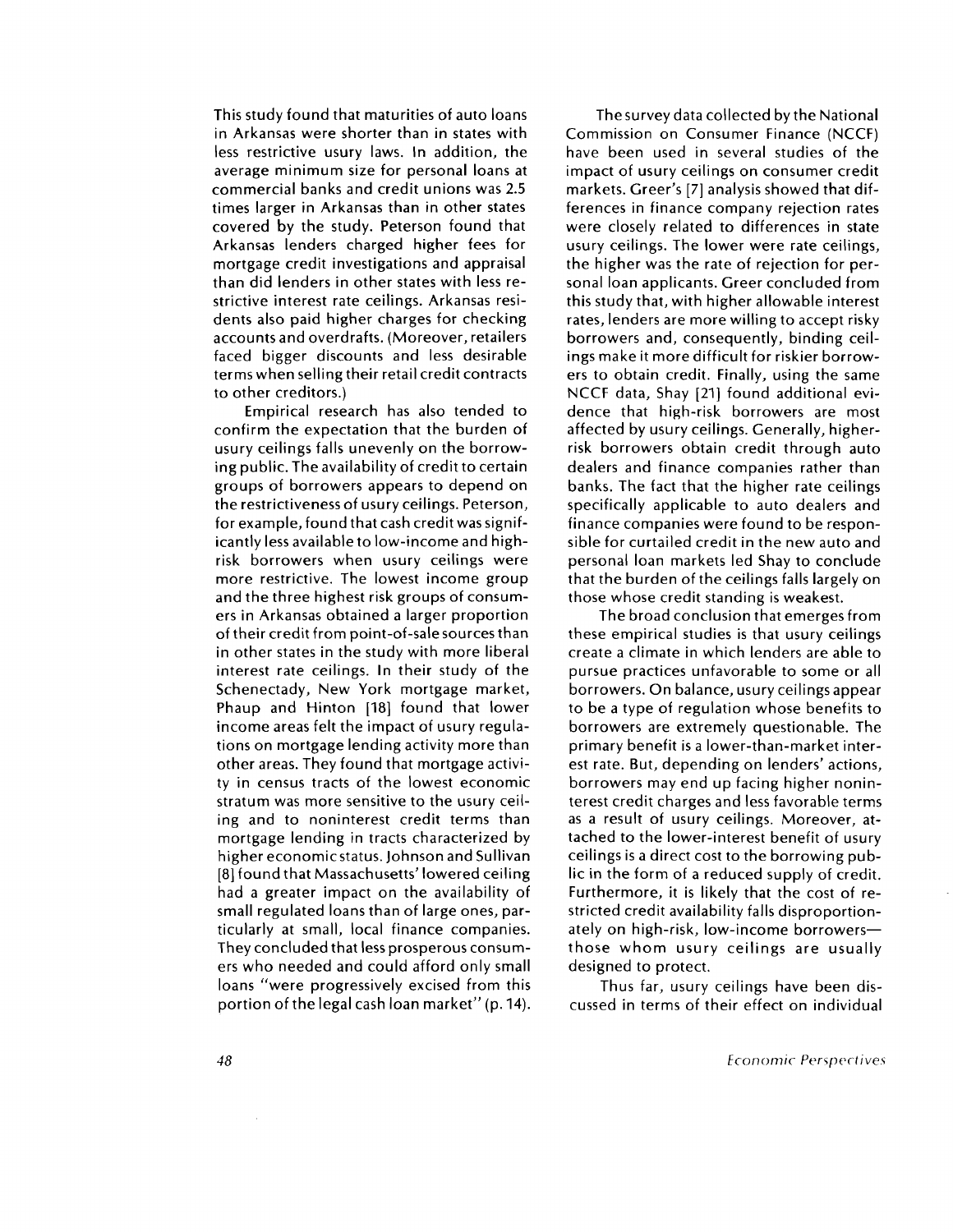borrowers. Usury ceilings also affect consumers and the economy in a more general way. This broader impact is a consequence of the particular way in which interest rate regulation has been implemented in the United States.

*Diversity of usury ceilings.* Since colonial times, the responsibility for regulating interest rates on credit has rested with the states. As credit markets have evolved since that time, states have developed complex sets of statutes which apply to specific types of lenders and specific types of credit, often with different limits depending on the size of the loan. As a result, there is great diversity in the coverage of interest rate ceilings within individual states.' Furthermore, there is also great diversity in ceiling rates and coverage across states.

These legal arrangements have important implications for the economic impact of usury ceilings. Lack of uniformity of limits and coverage means that some forms of credit are constrained by ceilings while others are not. Under these circumstances, lenders will want to shift their portfolios into loan categories which are not subject to binding ceilings.<sup>8</sup>

State-imposed usury laws establish interest rate ceilings on credit extended to borrowers within a particular state. But, since credit markets are not confined by state boundaries, lenders may find it more attractive to extend credit across state lines to borrowers in states which offer less constraining usury laws. Thus, interstate differences in limits and coverage will distort the geographic distribution of credit and alter the allocation of funds to credit-sensitive economic activities.

Many of the studies cited previously provide implicit support for the notion that the diversity of usury ceilings among states affects the geographic distribution of credit. Studies comparing loan volumes across states with different usury ceilings suggest also that credit availability varies among states depending on the restrictiveness of their usury ceilings.

A study by the staff of the New York State Banking Department [10] shows somewhat more directly how credit flows away from states with restrictive usury ceilings. The study found that during the period 1966 to 1974, when national mortgage market rates were almost continuously above New York's usury ceiling, savings and loans in New York increased their proportion of out-of-state mortgage holdings from 6.5 percent to over 18 percent. Over the same period, in-state conventional mortgage holdings by these institutions fell from **67** percent of total assets to 47 percent and from 75 percent of total mortgages to **57** percent. Clearly, New York State S&Ls responded to the ceiling which bound in-state conventional mortgage rates by increasing their relative holdings of uncovered loan categories, including out-ofstate mortgages. <sup>9</sup>

In the long run, state differentials in usury ceilings may even influence the location of suppliers of credit and of creditsensitive economic activities. **Arkansas,** which had a low, comprehensive 10 percent usury ceiling, provides several examples of the locational effects. There are no consumer finance

<sup>7</sup>A 1981 listing by the Financial Institutions Bureau of the Michigan State Department of Commerce contains 25 different loan categories subject to interest rate ceilings imposed by state law. The effective maximum rates ranged from 5 percent on personal loans by individuals for nonbusiness purposes to 36 percent on loans by pawnbrokers. A 1980 survey of Iowa usury laws summarized that state's current interest rate ceilings under 9 categories, with maximum permitted rates ranging from 5 percent (the legal rate) to 36 percent (the maximum rate on the first \$500 of a loan by a chattel loan licensee).

<sup>8</sup> For example, according to an article in *Business Week,* March 22, 1982, finance companies are switching emphasis from consumer lending to commercial lending in part because commercial loans are generally exempt from usury regulation while consumer loan charges are not.

<sup>9</sup>Savings banks and state-chartered commercial banks did not exhibit the same large, steady increase in the proportion of out-of-state mortgage holdings. However, New York State savings banks already held almost onehalf of their mortgages on out-of-state properties. Furthermore, in-state conventional mortgages, those subject to the ceiling, comprised very small proportions of the total assets of savings banks (approximately 12 percent) and commercial banks (approximately 2 percent) compared with S&Ls.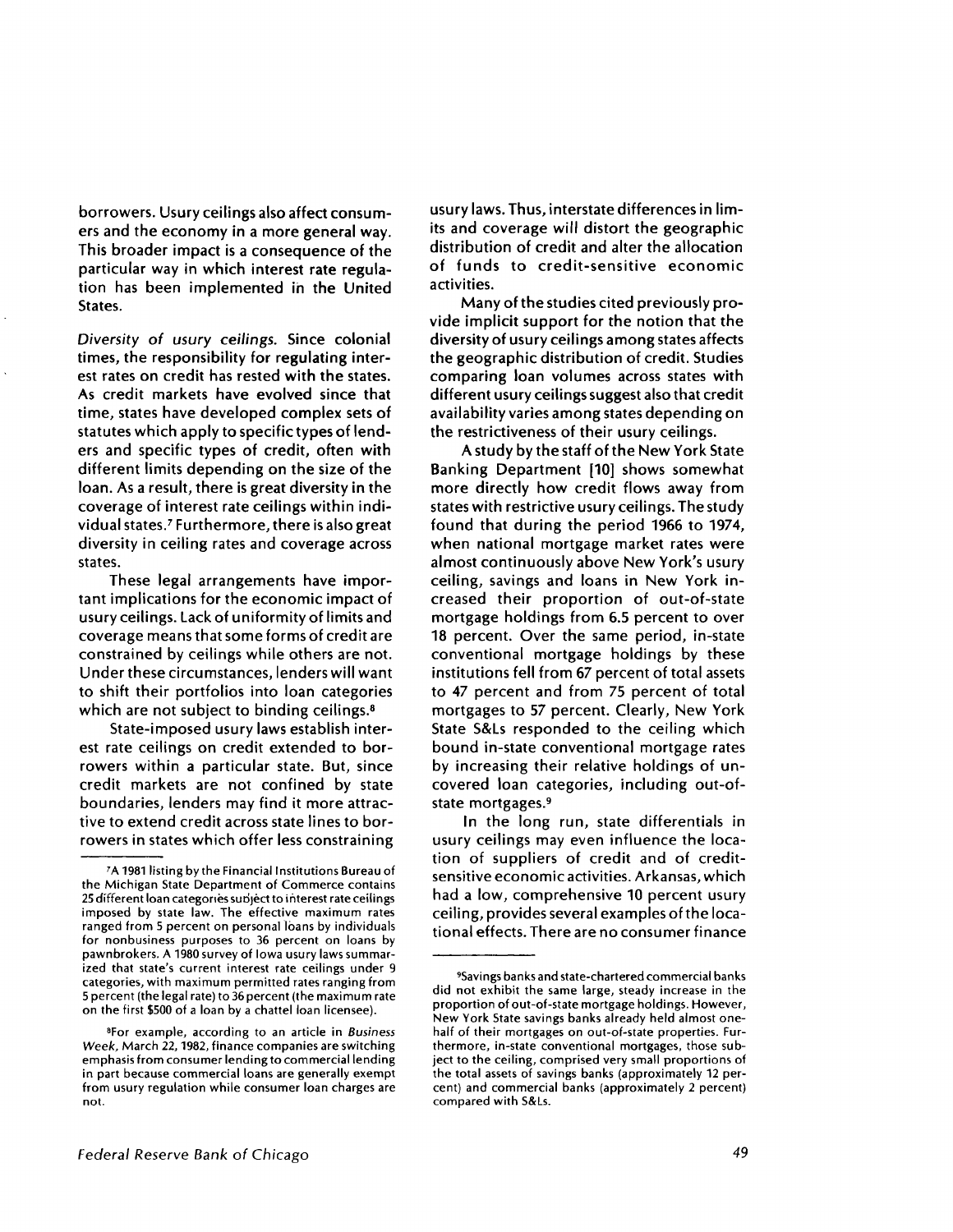|                 | <b>First mortgage</b>                  | New auto loan                                      | <b>Bank credit card</b>                                                                                                                                                                | Unsecured personal<br>instalment loan*                                                                                                                       |
|-----------------|----------------------------------------|----------------------------------------------------|----------------------------------------------------------------------------------------------------------------------------------------------------------------------------------------|--------------------------------------------------------------------------------------------------------------------------------------------------------------|
| <b>Illinois</b> | No limit by<br>state law               | No limit                                           | No limit                                                                                                                                                                               | No limit                                                                                                                                                     |
| Indiana         | No limit by<br>state law               |                                                    | 21% or $\begin{cases} 36\%$ on unpaid balance to \$540<br>21% or $\begin{cases} 18\%$ on unpaid balance to \$1,800 $\longrightarrow \end{cases}$<br>15% on unpaid balance over \$1,800 |                                                                                                                                                              |
| lowa            | No limit by<br>state law               | 21%                                                | to \$500<br>15% on remainder                                                                                                                                                           | 18% on unpaid balance 31% of unpaid balance to \$150<br>24% of unpaid balance to \$300<br>18% of unpaid balance to \$700<br>12% of unpaid balance to \$2,000 |
| Michigan        | No limit due<br>to federal<br>override | 16.5%                                              | 18%                                                                                                                                                                                    | 18% or $\begin{cases} 31\% \text{ of unpaid balance to } $500 \\ 13\% \text{ of unpaid balance to } $3,000 \end{cases}$                                      |
| Wisconsin       | No limit by<br>state law               | Greater of 18%<br>or 6-month<br>T-bill rate $+6\%$ | 18% or no limit<br>when 2-year T-bill<br>rate remains above<br>15% for 5 consecutive<br>Thursdays**                                                                                    | Greater of 23%<br>or rate on<br>2-year or 6-month<br>$T$ -note + 6%                                                                                          |

\*\* The operative limit has been 18% since the law became effective November 1, 1981.

companies located in Arkansas and that state has a much larger number of pawnbrokers than Illinois, Wisconsin, or Louisiana, which have more lenient ceilings on consumer credit. In addition, a survey of merchants in the adjacent cities of Texarkana, Texas and Texarkana, Arkansas [1] revealed that there were many more automobile, furniture, and appliance dealers on the Texas side of the border than on the Arkansas side. Furthermore, 84 percent of the merchants interviewed indicated that Arkansas' usury ceiling had been an important factor in their decision to locate in Texas.

Differences in state usury regulations also were cited in recent decisions to relocate the credit card operations of Citibank, First National Bank of Maryland, Philadelphia National Bank, and the First National Bank of Chicago.<sup>10</sup> In addition, banks in Seattle and Detroit are reported to be considering relocating credit card operations to other states because of usury limits. <sup>11</sup>

*The macroeconomic impacts of usury ceilings.* When usury ceilings make it unattractive to make loans in a particular state, the adverse impact of the ceilings falls most heavily on the credit-sensitive sectors of the state's economy. The health of a state's residential construction industry, for example, can be seriously affected by its usury regulations. As Ostas and Robins showed, housing starts and permits are sensitive to ceilings on mortgage rates. Furthermore, the New York State Banking Department concluded that New York's restrictive usury ceiling contributed to the depressed condition of the housing market in that state during the late 1960s and early 1970s.

Similarly, there is evidence that restrictive usury ceilings on automobile loans and

"See *The American Banker,* May 6, 1982.

<sup>10</sup>See Wall *Street Journal,* December 5 and 15, 1981 and The American *Banker,* September 30 and October 30, 1981. The ability of banks to take advantage of interstate differences in ceilings on credit card lending derives from a 1978 Supreme Court ruling. In Marquette National Bank v. First of Omaha Service Corporation, the Court determined that national banks may charge out-

of-state credit customers the rate permitted by the law of the bank's home state. See *Federal Reserve Bulletin,* vol. 67 (February 1981), p. 181 fn. The same option does not apply to department stores, gasoline companies, or other issuers of retail or sellers' credit cards.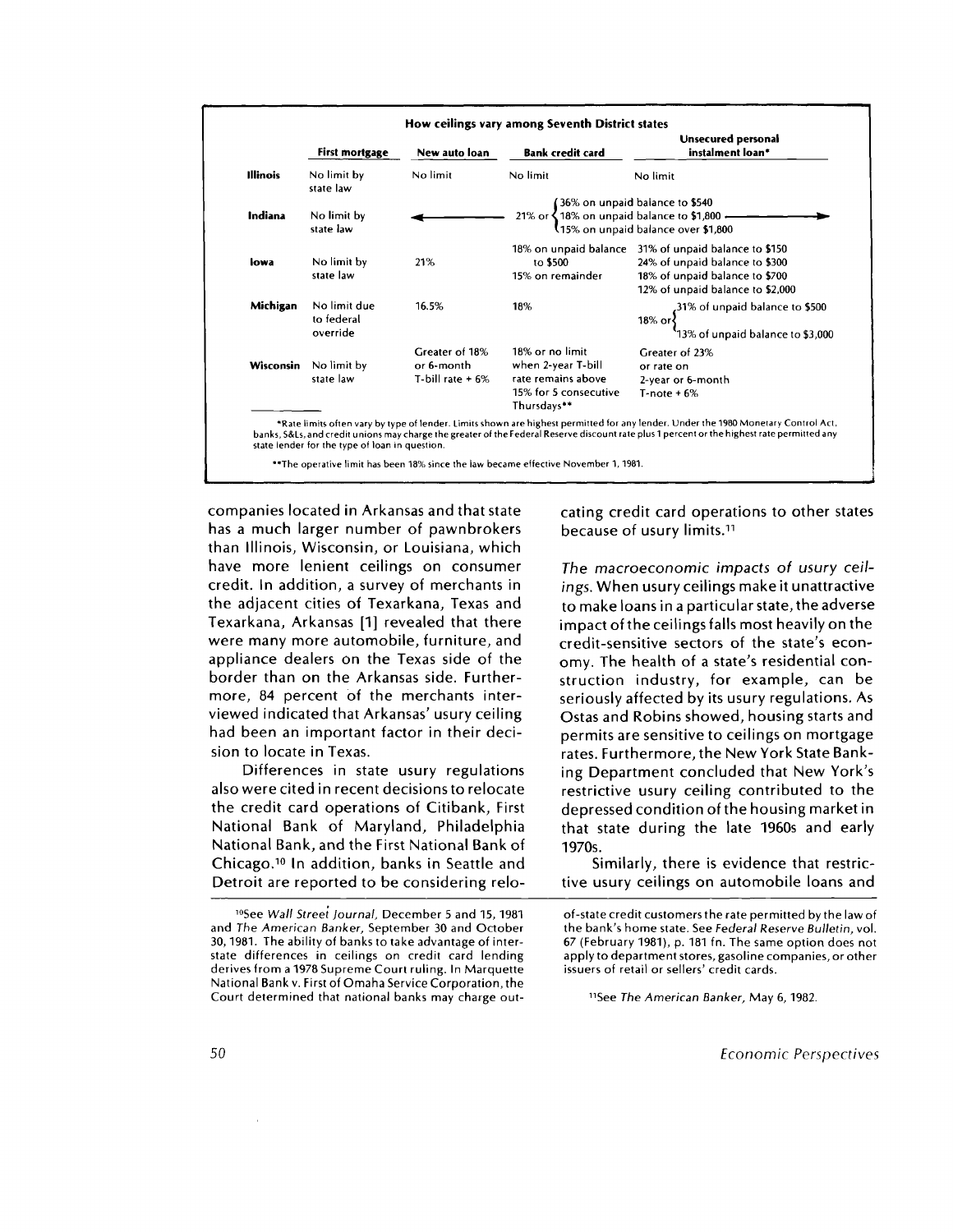other forms of consumer credit can affect the level of consumer purchases and retail trade. The survey of merchants in Texarkana, Arkansas, and Texarkana, Texas [1] revealed that approximately 38 percent of credit sales among merchants on the Texas side of the border were to customers from Arkansas. This substantial out-of-state shopping, which is presumably due to the 10 percent usury ceiling in Arkansas, represents a significant loss of potential business revenues for Arkansas-based retailers. Furthermore, as the authors of the study concluded, it represents a loss of jobs and local tax revenues.

A state's usury ceiling is likely to have far-reaching consequences for the state's real economy. Its effects can be expected to show up first in the level of credit-financed expenditures and eventually in levels of state employment and income. A study by Richard Gustely and Harry **L.** Johnson, described by Harold Nathan [14], used an econometric model of Tennessee to examine the impact of that state's comprehensive 10 percent usury ceiling. According to Nathan, the authors found that Tennessee's economy grew faster than the national economy except at times when market interest rates exceeded the state usury ceiling. The ceiling was estimated to have cost the state annually between 1974 and 1976 \$150 million in output, \$80 million in retail sales, and 7,000 jobs. This study indicates how restrictive usury ceilings may deprive a state of the credit needed to keep its economy expanding. All residents of the state are affected, not only those borrowers who find credit difficult to obtain.

#### **Usury ceilings and competition**

As the foregoing discussion has shown, the impacts of usury ceilings extend well beyond simply holding a lid on interest rates. The adverse effects on the economy as a whole may even be sufficient to outweigh the benefit to those who are able to borrow at below-market interest rates. However, a common argument is that without usury laws borrowers would be forced to pay exorbitant interest rates, or at least rates that were unreasonable in relation to the cost of supplying credit. Thus, evaluation of usury laws is not complete without a consideration of the consequences of not having usury ceilings.

According to economic theory, a competitive market is sufficient to prevent lenders from exercising power over pricing or earning more than a normal return. The price established in a competitive market reflects suppliers' costs of providing the given amount of the good. To be sure, removing a binding usury ceiling will result in higher interest rates. However, if credit markets are competitive, the resulting market rate of interest will not exceed lenders' cost of providing credit. It is when competition is absent that consumers may face unreasonable interest rates. Thus, the consequences of not having usury ceilings depend importantly on the competitiveness of credit markets. Indeed, the absence of competition is the only clearly defensible theoretical reason for imposing a usury ceiling.

We might argue that U.S. credit markets today are fairly competitive. Many types of institutions—banks, finance companies, credit unions, thrift institutions, and retailers—make up the supply side of the credit market and frequently offer credit in closely substitutable forms. Moreover, in many (but not all) local market areas, consumers can choose among several lenders of any particular institutional type. However, competition in credit markets may be hampered by the fact that lending institutions have become specialized according to the types of credit they offer and/or the types of borrowers they serve. In the area of personal consumer credit, for example, banks and other depository institutions primarily offer cash credit to lower risk borrowers while finance companies specialize in servicing higher risk customers. Thus, the question of whether credit markets are sufficiently competitive to protect consumers from unreasonable interest charges is one which must be answered empirically. Unfortunately, studies of the extent of competition in credit markets do not provide a definitive answer to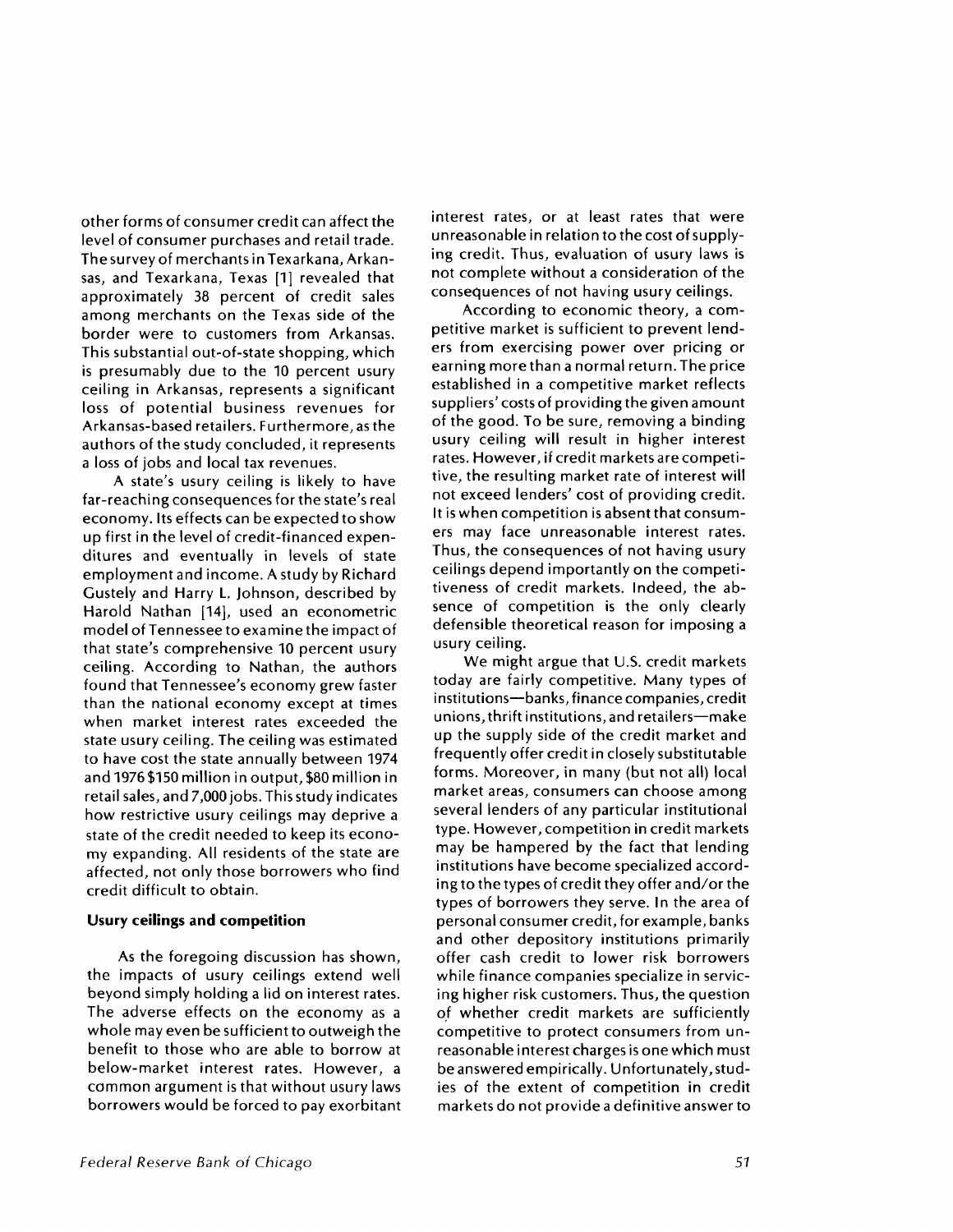**the question.**

**Smith [22] concluded from a study of the structure of rates on personal loans at commercial banks that there is a considerable degree of interbank competition for the more profitable type of loans, but that this does not extend to the small high-risk loan where the social problems of credit regulation are most acute (p. 524). He also found evidence of interinstitutional competition in the influence of consumer finance companies on bank loan rates and portfolio composition. On the other hand, Geer's analysis of the NCCF data on personal loan rates [5] did not allow him to conclude firmly that finance companies and commercial banks compete vigorously.**

**The NCCF Report provided some evidence of the existence of competition in its findings regarding the pattern of interest rates across states. The Commission's 50-state survey revealed that rates on auto loans and unsecured loans at banks clustered within a rather narrow range (the market rate?) regardless of state usury ceilings. <sup>12</sup> Also, average observed interest rates for these loans were in the same range even in states with no ceiling at all." In contrast, in the finance company loan market, the Commission noticed a much closer correspondence between observed rates and the state usury ceilings.**

**The conflicting findings of these few studies illustrate the difficulty in reaching a definitive conclusion about the extent of competition in credit markets. The studies described here suggest that competitive behavior may vary considerably among different segments of the credit market. Rates on finance company personal loans, for example, appear to be set less competitively than rates on auto** **loans or personal loans extended by banks. Another factor which makes an overall assessment of competition difficult stems from the potentially great differences in local market conditions. Lending institutions located in urban areas may face much greater competitive pressures than lenders in smaller cities or towns.**

**What can be stated definitively, however, is that from the point of view of protecting borrowers from unreasonable interest charges, competition is desirable, and the more the better. To the extent that competitive pressures arise from the presence and ready entry of many firms into the market, consumers are best served by policies that foster these conditions in credit markets. <sup>14</sup>**

**There is some evidence that usury ceilings, rather than fostering these conditions, tend to restrict competition in some parts of the credit market. The NCCF found, for example, a strong inverse relationship between statewide finance company concentration ratios and the average level of legal rate ceilings on personal loans. (Higher concentration ratios are usually associated with lower levels of competition.) The relationship was even stronger within the group of states having low rate ceilings. The finding that lending firms tend to be more highly concentrated in states with lower rate ceilings can be attributed to several factors. First, low usury ceilings drive inefficient firms out of the market, thereby increasing concentration [6, p. 1377]. In addition, low usury ceilings create barriers to entry making it difficult for new firms to compete during the start-up phase [15, p. 137].**

<sup>12</sup>0f course, it could simply be that the state usury ceilings were above the optimum price for an oligopolistic competitor. Even if that were the case, however, the situation indicates that the rate oligopolist lenders establish is below what most legislatures consider usurious.

<sup>&</sup>lt;sup>13</sup> In addition, an investigation by the Federal Reserve Bank of St. Louis revealed that mortgage rates in the Chicago, Minneapolis, and Pittsburgh SMSAs did not rise to state ceilings when these usury limits were allowed to float. See Lovati and Gilbert [11].

<sup>14</sup> The literature on the structure of banking markets has established that firm entry and concentration have highly significant, although quantitatively small, effects on competitive pricing behavior. See Stephen Rhoades, Structure-Performance *Studies in Banking: A Summary and* Evaluation, Staff Economic Studies 92 (Board of Governors of the Federal Reserve System, 1977); Harvey Rosenblum, "A Cost-Benefit Analysis of the Bank Holding company Act of 1956," *Proceedings* of a Conference on *Bank* Structure *and Competition* (Federal Reserve Bank of Chicago, 1978); and George Benston, "The Optimal Banking Structure: Theory and Evidence, *Journal of Bank Research,* vol. 3 (Winter 1973), pp. 220-37.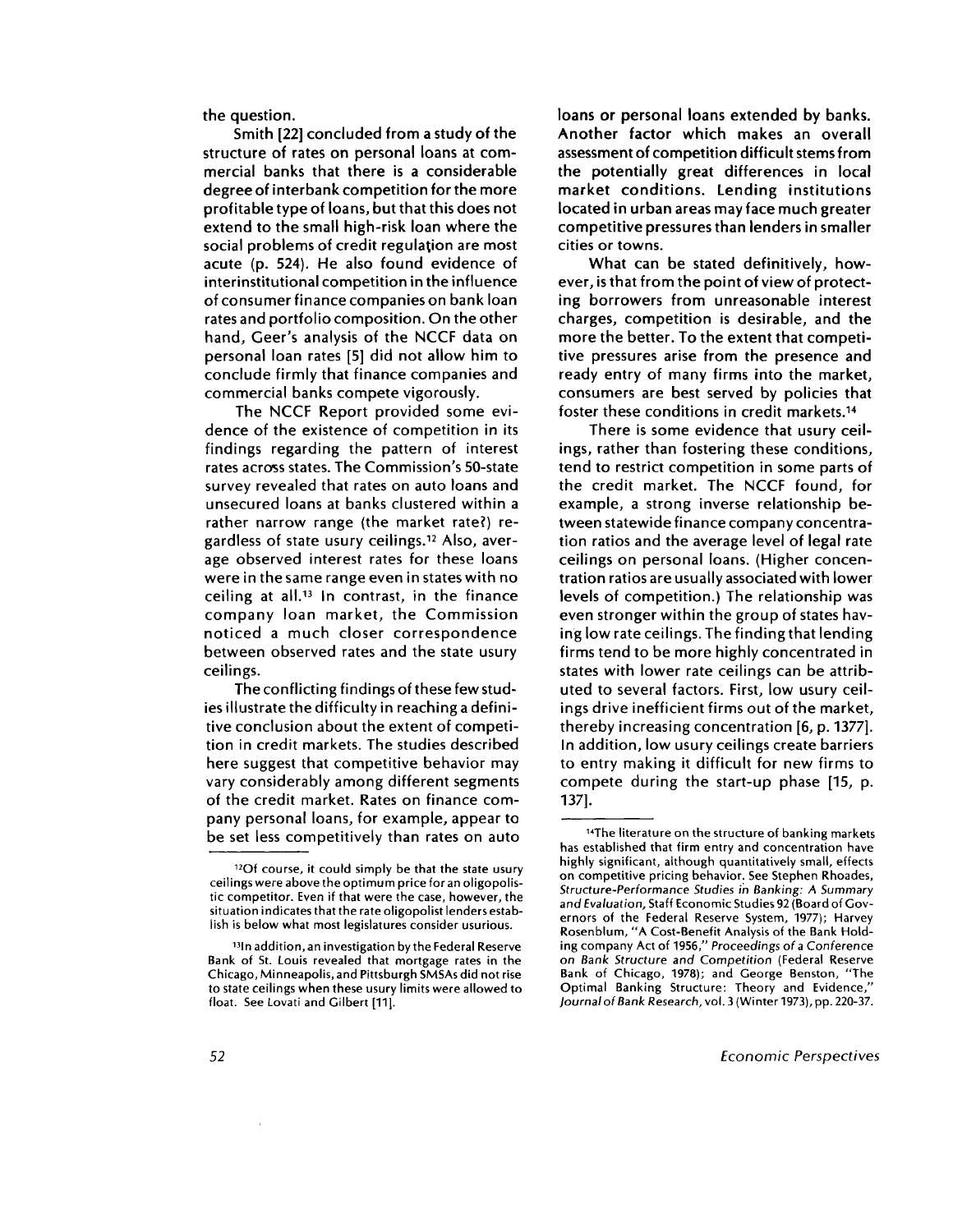Rate ceilings may impede competition in various other ways. The NCCF argued that different rate ceilings for different types of consumer lenders tend to segment the market artificially and restrict interinstitutional competition [15, p. 147 and 5, p.60]. A recent study by Sullivan for the CRC [23] supports this argument. She found that the extent of competition between banks and finance companies for consumer loans depended on whether the two types of lenders operated under the same or different rate ceilings. In a local personal loan market in Illinois, which differentiates ceilings by type of institution, borrowers from banks had significantly different risk characteristics than borrowers from finance companies. Such segmentation was not found in a comparable local loan market in Louisiana where all lenders are treated equally.

Another difficulty with usury ceilings, suggested by Shay's findings, is that rate ceilings may offer convenient focal points for setting rates higher than they might otherwise be set, when lenders already have some power to set prices [21, p. 457]. Finally, the Treasury Department's Interagency Task Force on Thrift Institutions [24] recently argued that very low usury ceilings discourage thrift institutions from adding consumer loans to their portfolios and from actively competing with finance companies by offering consumer loans. According to all of these arguments, the removal or easing of usury ceilings would tend to make credit markets more competitive.

Knowledgeable, informed borrowers also foster competition in credit markets. When consumers do not know or cannot compare rates being charged by various lenders, each lender has more scope to charge whatever rate he chooses. Thus, a high level of borrower awareness can place a natural constraint on interest rates, in lieu of the external constraint of a usury ceiling. Indeed, as the NCCF pointed out, "Not all consumers need be aware of the APR [annual percentage rate] or shop for credit to bring about effective price competition. A significant marginal group of consumers who are aware and do shop is sufficient to 'police' the market" [15,

#### p. 175].

It is difficult to say exactly what the size of that group needs to be, but the Commission suggested that one-third to one-half of all borrowers is certainly sufficient. By this criterion, today's consumers seem to exert a rather effective pressure on lenders. A 1977 Consumer Credit Survey sponsored by the Board of Governors of the Federal Reserve System [4] classified 65 percent of consumers as aware of APRs on revolving credit. The awareness level on bank credit cards was 71 percent, and on closed-end credit it was 55 percent.

Consumer awareness levels were not always this high. Surveys comparable to the 1977 one were conducted in 1970 and 1969. Only 38 percent of credit users were found to be aware of APRs on closed-end credit in 1970 and only 15 percent in 1969. <sup>15</sup> Awareness levels on retail revolving credit and bank credit cards were only 35 and 27 percent, respectively, in the 1969 survey, although they stood at 56 and 63 percent by 1970.

At least some of the improvement in consumer awareness since 1969 revealed by these surveys is probably attributable to the consumer protection legislation enacted in the late 1960s and 1970s. The Truth-in-Lending Act (Title **I** of the 1968 Consumer Credit Protection Act) was passed only shortly before the 1969 survey, and its impact seems evident in the 1970 survey results. This association of improved consumer awareness with the passage of Truth-in-Lending suggests that, in the absence of usury ceilings, such legislation could effectively ensure consumers of reasonable interest rates by fostering more intense price competition in the credit market.

#### **Policy action and options**

Over the past few years there has been a spate of legislative activity affecting usury

<sup>&</sup>lt;sup>15</sup>In analyzing the results of the 1970 survey, the NCCF found awareness levels in the "general market" the market comprised mainly of higher income, more highly educated, white, homeowning borrowers who live in nonpoverty areas and use mostly cash credit sufficient to police the market. The high-risk market, on the other hand, had disturbingly high levels of unawareness.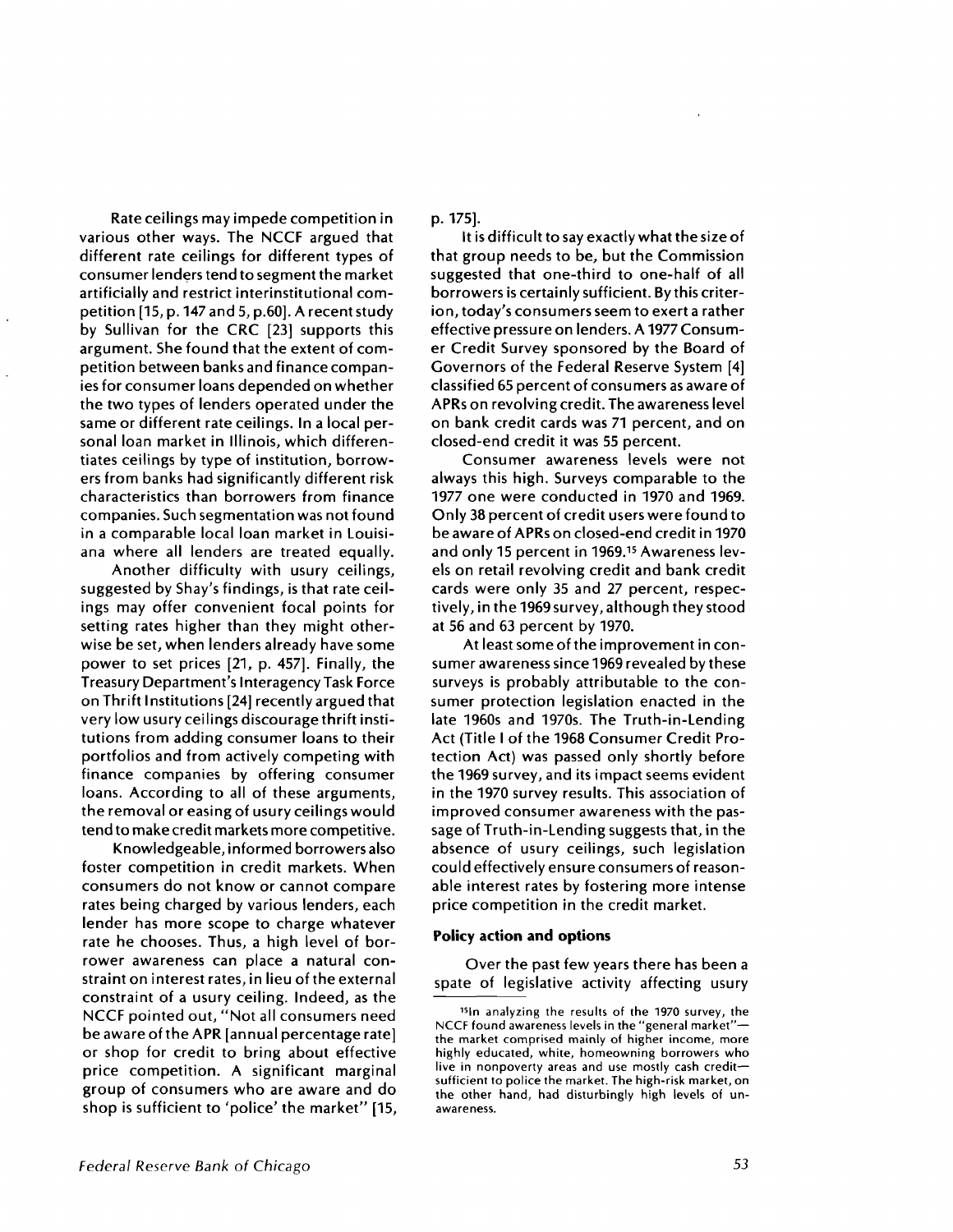regulations at the national and state levels. Probably all of these legislative changes have helped to ease the adverse economic effects of binding usury ceilings during the recent period of high market interest rates. However, the specific policies implemented have differed greatly in the extent of their move toward deregulation; not all have involved completely removing legal price constraints.

For example, some states have acted to raise, but not eliminate, ceilings when they have impinged on credit availability and economic activity. This approach preserves fixed statutory interest rate limits and whatever protection they might afford consumers from outrageously high interest charges. But, if state legislatures intend to avert the negative economic impacts of fixed usury ceilings, they must act deliberately and quickly to adjust ceilings limits in response to changes in market rates—a task made more difficult by the increased volatility of rates in recent years.

A second approach, tying ceiling limits to market interest rates, avoids this problem and at the same time preserves the protection afforded by statutory limits. Some states have instituted legislation to allow ceilings to float, usually by stipulating limits several percentage points above certain specified interest rates—such as Treasury bill yields or the Federal Reserve discount rate—over which neither borrowers nor lenders have control. These usury ceiling limits, then, adjust automatically at frequent intervals to changes in the market interest rate. While floating rate ceilings are designed to be nonbinding with respect to the rates charged on the vast majority of loans, they prevent lenders from charging rates which are out of line with the market.

The difficulty with floating ceilings is in choosing a tie-in formula which will keep the ceiling above the average market rate over time. In a 1979 study of floating ceilings in the mortgage market, the Federal Reserve Bank of St. Louis [11] concluded that ceiling rates set 2.5 percentage points above yields on tenyear U.S. Treasury bonds or 5 percentage points above the discount rate were high enough not to distort the flow of credit to housing. Other floating rate schemes, however, continued to bind mortgage rates and impede housing activity.

Action by state legislatures has not been limited to partial easing of controls, by raising limits or implementing floating ceilings. Many other states have completely eliminated their usury ceilings. These states can and still do regulate lenders in other ways, of course.

In addition to these changes on the state level, the federal government has also acted recently to remove legal constraints on interest rates. The 1980 Monetary Control Act temporarily preempted state usury limits on mortgage loans and on large business and agricultural loans. The same act also overrode state interest ceilings on loans by national and state banks, S&Ls, and credit unions when the state ceiling is below the local Federal Reserve discount rate plus 1 percent. Proposals to extend federal preemption to include consumer credit were considered during the 1981 congressional session. <sup>16</sup>

This move by the federal government to supplant state usury regulations raises an important and difficult issue. From an economic point of view federal action has an advantage over states acting individually. It would impose uniformity on credit markets, eliminating legislatively created differentials in interest rates that artificially distort credit flows among states. (Uniformity could be achieved, of course, whether the federal government imposed its own fixed usury ceiling, instituted floating ceilings, or eliminated ceilings altogether.) From another point of view, however, federal action may not be so desirable. The economic advantage of uniform treatment needs to be weighed against the political implications of the federal government stepping into an area—usury regulation—which has traditionally been under the jurisdiction of the states. Thus, the

<sup>1</sup>6 A Senate bill was introduced by Senator Lugar and incorporated in S. 1720 by Senator Garn; House bills were sponsored by Representatives John La Falce and William Alexander.